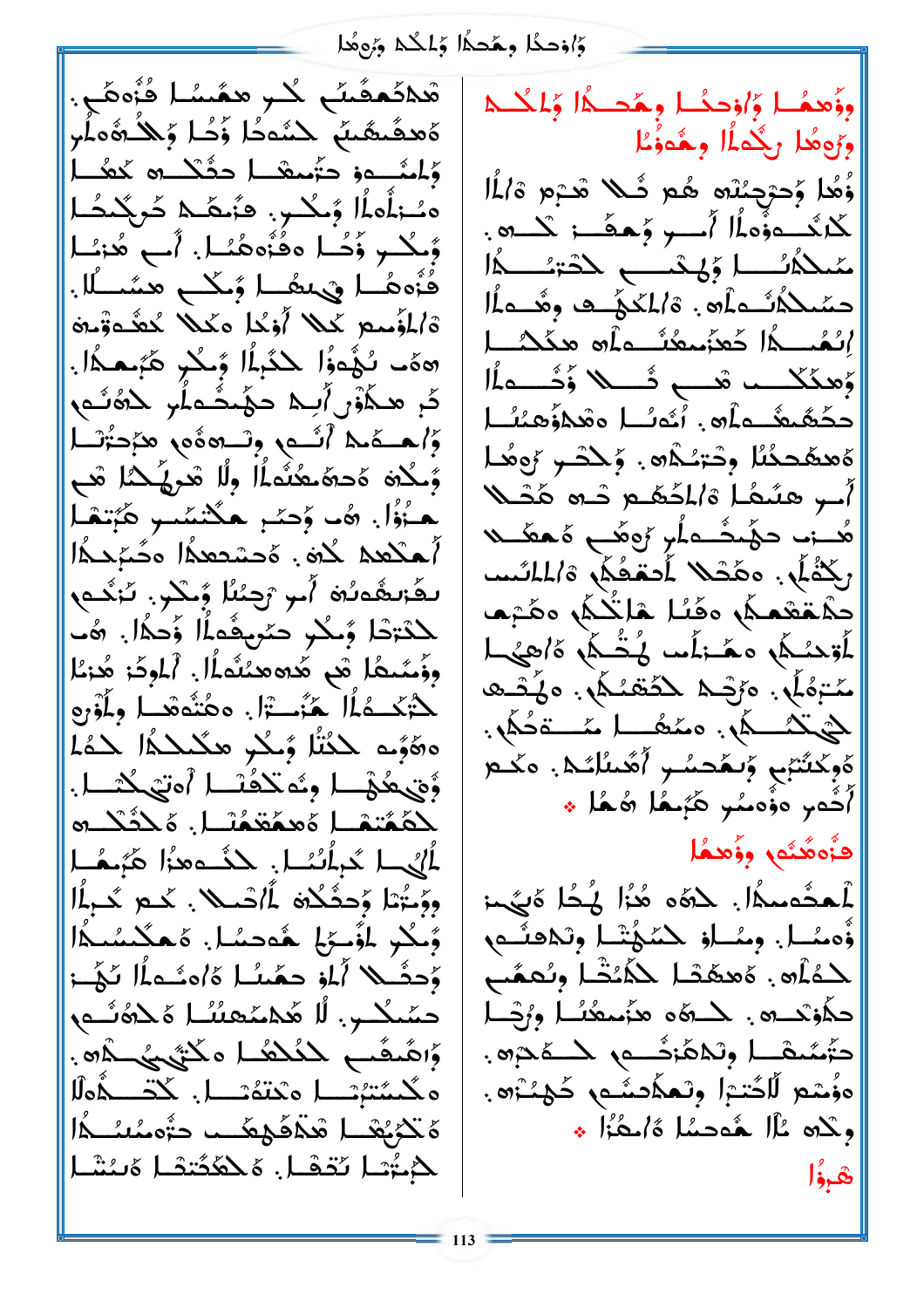وَٰٰۢ وَحِكٗا وِهُحِكٗا وَٰٰٰٰٓٓٓٓا وَٰٰٓٓءِهُٰٓدَا

ىُمْحُمَّا ثَبْحُدُه . هِ مَعْ كُتِبَاًا هَوِّسْتُمَاْ وهُم حَاوُمُاً. وهُم عَقْفًا وهُم لِمُوَوَّاً. ەھُم فُقَدُمُّاً. ەھُم مُەرْتُىل ەھُم هَٰىلًا ەقْعِ نَقْعُكُا ەۋُەسُكُا. ەقْع ەھْفَەُ)ْا. ەھْم مْدْهْدًا ەھْم آەْدَا ەقْعِ آوُتْتْمَا. ەقْعِ مَنْتَمْتَا. ەقْعِ قُلَافْ حُكَّـۃ اُل وقب كُـُـدة كُــزاًا أَهــدًا وًىكُنْ. أَحْثُفْتُمْمَا دَثَكْتُمْ أَشْقَتْ كُبْرٍ. هَلَاشُـهرِ وِـهَكْسُــرِ كَـفُـهوْهُمُ ەڭدەممە ھەكىگا ھىگا تحلمأا أَحدًا كُلِّ هُنْسًا كَلَّدَهُ! وَٱهْتَنَاسُكَ ىڭزى خۇخُەلُر قىزۇدا قىدۇمكىلا وٌرَبِّكُمُأَا وُتَنُدُّا مَنْدَهُ: هـُرَمْ وَُشُـمَلُر ؤَسُلًا خُھُىعُلّا وَرُوهُا هُرُسُلًا. وَنُعْفَ لَّاحِكْبُرِ هَٰاوَٓا وِّتَحَٰدًٖا مِنَكَاوَٓا وَ وَبِكَـب لَاسِكُولُرِ لِمُؤَسِّكًا فَاتُـٰكُا ؤُوهزُهُـا مَكْمًا هَوَّنُّـالَ هِنْگَـد مُّهِفُـا وِمَّةَهُّا مَعْهَدَهُماْ وَسَيُّةًا ﴾ هُوهُا وِكُلْمًا فُنُوهُدُو لمُعْدِمِيكَا لِحِيدَة مِعْجِسًا وِقْتَعَب ؤُوهُا هِمُحِسَّمٍ كُلُّهٍ. كُلُّهُو أُهْدَا كَشَمْـا وِمَٰاهَـا كَمْنُشُـٰه اُللهَـْدَا

أىكىب وقىدەئىئكىب كىدە . كىيۇە

هُدُّه ُدا ومُه تَكْمُلْ. وهُدنا مُنْنَا لَّا

هُدفَّنْنَا لَمَاحْمٍ وِهُٰدُمٍ مُحْتَةٍ لِحَدَّةٍهِ

وُحمَٰرٍ وَوهُما هَٰبُعُما وُحْلِهِ ﴾ كَلَاحُـعَا

ەكھُتھْا. ەلَّاسْكى وكْمْلا أَهَوْءَتْدَا ەْدېسى مىشەھتىل. ەڭھەرمەمىسى وِحَاحُدُ هُءلُو هُدُوِّهْبٍ. هِلَاسُكَبِ وَحَادهَمْا مَنْهَلا حَمْرِ مَدْلَ:قَبِ. ەئقىملىھ ئى ھاۋەھ كىڭلى بىلىر تَعِثُم ۖ لِكَنْكُمْ وَوُعْتًا وَوَّعَمْنَا أَحِدْبِ وكَهُىعُلْئَــدْ ەئىئائــدْ كَدەُ كْنـــو وِهُدِ تُهِ كَعْنَصْعُلُ ءَلَمٍ لَاِدٍ أَوْلَ هُـــەھَحكُم ــمڤَــدـكُمْلِ. هَعنْــدْـكَمْل لَّا كُتْنَــْ مِنْ أَوْمُو مَنْـــعِ أَوْ لِكَوْيُـــوْهُ مِ لَكْتَوْسِيرْهَا رَجُد كُدُوقُرُسَا وُاهِنَدْهَا ەئگاھا خەقھا ەللۇھكىلا. «ەَ مُؤَوفُــا هُمحُدَدُــا. هُـحَوُنُــــم وَحَكْفَهَا وَٰوْمٍ 50ْفَ هَٰدَ أَ 1ْ مَاءَدَكْتُـا ولَاحْمِ وِسُرِهُم حاْوَتِسُكُا كَتَفَعُكُا الْمُعَامِدِ مِنْهِ مُنْهَارِ الْمُعَامَلُهُ الْمُعَامَلُهُ مِنْ لِمُشْمَعِتُمِهُومٍ . أَبِيهِ هُزِسًا هُنُوهُما وِدْتِنُكُمْا هُدَمَ حَدُّهُ وَهَوْلِ أَنَّهَمْ شَع ثَكْمُوهِ حَدْثَرْحُصْاً حَمَّتُا وَحُكْتًا. ملائكم وهلكم ركثةُ اوهُبْتَهَا هُ رِبْكُمُاْ الْمُعَشَّسُكُمْ بِهِ وَاسْتَعْمَاهُ أُهْتَ حُهنُهُماُ! ومُقَدَّلَ … هُبْ حَدُّهُ و هَاكُدْهُمْ دَاتُدًا هِلَّاحٌ وَهَنَّه شَي مُحْمَدُا هُنَا حَدَّلُو حَهْدُا مأْوَحِكْمًا وُهنُعَـدًا. أَنَّــب أَنَّـه حَهَّـثُـملَـه. كْلْمْقْسْا وِهَبْتُمْسِ مُبْحُلْسُكَ لْاَدْهَبْ وُّەمْىُلُدَا ەھَيْتُرْلَدَا. وقىي كَحْتَكَىلْ شَاسْلَ فؤخ ومقافين حتمكم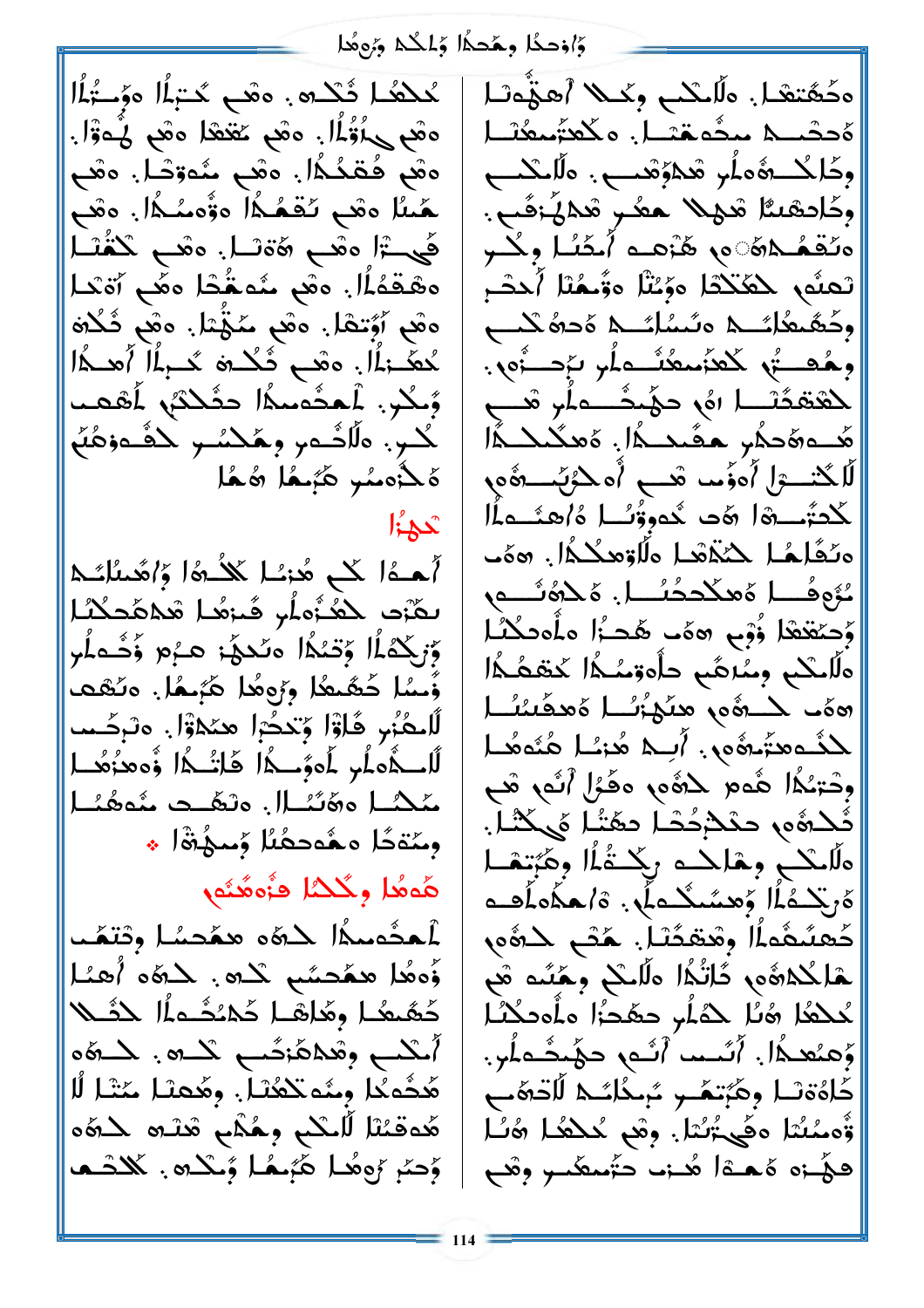وَاوْحِكًا وِهَجِدًا وَلِمُحْمَّ وَرُوهُا

لمُؤْسِئُ بِهِ وَضَٰٓ ۖ هُنَّفُهُمْ وَهُوَ كُنْسًا لَمَنْ وَهُوَ مُحَسَّلًا حكَّوَكُنكُمْ ثُمْ هُنفُنُمْ. ثُمْ تَتَعَكَّوَنُكُمْ هُنؤُمَنٌــع مُحَمَّمَــع. هَ لَاهُ كُنْــع هكّتُكُمُ اهتَكْتَبِ هكْنْتَبِ. ەكلاڭىڭ كىلا تىلى كتتىل ۇنگىي. كَلْعَقُو وَّدُّكْمْ وَسَمَّالٍ. وَيُحَكَّمُكُمْ كَلَّا كُمثْا وِكْدَّقُلُ مِلْقِنِيْكُمْ كَرِيْكْدُو مَّنْا هِمَّىُـهَا هِدُه دُحمَّىً لِمَتَعْلَـا الصفسفة بِنَهْرُه الْهُهُمَ وَسَقَّحُوا دَّتمُـــدُا. هَـحْثَكــــف هُـحتُــــملَّا وَّابِيَّىفَيِّتَتَمَسَـ هُـــدَّوَّبِ كَمَــزُوْلَ. ەكَنْ مِنْ شَدْكَعفَىنَــمِ كَسْرِ شَرْسُــا كلاً ها( وحادة سُمالاً وَكسب لملّة را ەتخشىكى. ەخمختكىسىر ألماھى هَٰزَوٖۡ؎ٗڸۥ هَ ۮۦڡڐۿؙٮٞٮڔ همٚؾٙڠؙڷٮٳ ئاشــد ەتنئـــم ەفـــُل كُـــم قىــم هوّته الله وهُزهمُنُا هِهُــوها هُنّــم لحَمْهُ:ُا وِكَم<sup>ْ</sup>لًا. هَلكْلِغَتِنُكُلُّ وِمُتَدَّلُّ ەۆسۈگە سىگىمى كۆتكەگى كىم لْمَلْكُمْ الْمَسْتَعْمَدْهُ لْمَعْنَىنَا بَعْضِ الْمُعَامَلَةَ مِنْ الْمَعْرَاكَ ووُنَّـــب أَبـــــــمْ حصّـــة هُب يُختَهْـــــــل . لجُفُّوبُحُنُّماْلِ وهُبِهِ وْلَا مَكْفَحْلَلا مِلْلَتُـلْ كَعِجْتِكَ أَحْدُدِمِجًا غَعَّبُدُا وَلَا مْدْهُهِمُنَّدُا. تَعْدَةَا وِتْرَهُـٰ: كُـٰرٍ. ەلگۇم كەنمىر كېگە ئەگە . رِ جُدِيًا وَرَجِزًا هُوَزُمَا } أەفْ) ھى*ئ*ىلانىڭ ەھى*ئىھىئى*ل. وۆڭپ كَــه ݣَلَاهِ وِكْـلْحُكْــل: هَمْــهْوْ كَسْتُلْــهِ

كُم هْنْصُا وَأَوْحَقُـٰهِ أَل وحْـده تَاتْـا لِمُتَمَّا وَسَهَّىٰهَا. هُڪُا وِكْدَ عَاْل هُ انْثُمْ أَنْ اللَّهُ أَنْ **ئگرؤا** لله الْمِنْرِهِ . انْكْبِرْهِ لْمُمْكَمِّدْ لْمُهْتَمَّة هْدَوۡوَدُـُـٰـا ٖ. هَٰحــُۥٗا وِثَــٰلا وِلًا هَحــُۥٗا دمُأدككُمُّا وشَلا ولًا مُأدككُمُّا. كَمِزًا ولُا ئام. وَأَهُمِ مَ كُلُّ مَعْقَدُهُ أَ وِتَوَّمِيْنَـــهِ أَلْمَ وَيَتَـــــــرَهُ . هَ هُهُنْتُمَيْنَـــــلِ مَكْلَمَعْكُمْ مُا مَصَنَّهُم مَا مُهْتَنِم لِمُحَمَّدَةٍ مِسْمَدُهُ : 60 وَحَكْتُكُمْسَدُهُ أَ هَدۡوَدَٰٓٔ مِ دَهَ مَدۡشَہٖ ۖ أَوۡعَـٰٓا ہِ مَاتَـٰا هِ ُبِقْدا مِنْدَمْتْلِ. حَرْمَتْنَـٰهُا هَٰتُنِـحُـٰهُا وَكَيْ ارْتُمُّا وَّسْبِكُمْاً. لَمْبَ جَْدِهِنَا وَّحُــا وَّاـــدُّه أَه، بِ حُقْفَــا وْاقْــدُاْ ه نَكْمُتْلَ. أَبِكُمْ وَبِي هُذِيْلِ كَلَاهُا وَمِكْلٍ. أَكُد: ݣْلاَهُا وُبِـكُمْ لِهَـمُـدًا حفَّىهُمَّـًا مُحْظُنُهُ أَ، حَدَّثَوَهُ أَمْ عَصْمَهُ أَ هَٰلَائُمِـدًا. هَلِــ;ٌوو هَنّـع حَسْعُوئِـا هُدْهُدُكُ مِكْتُسُلُ وَكَتُصَبُّوهُ هُجِسُدًا. هَجْعَجَدُ هُلْ مُهْدَءُ ەُھنُىھىدا ەُووُەھ ھَىُس لأەمُىل ٱلْأَمُـٰكَلَا مِعَّاؤُنُنُـٰكَلَ. وِكَنْنُـلَا هَعْزَتِـبُرَلَا فتُهُم للطَّـهدُوماً) فسلَّمت هُــزت فُــەَمَّتَم حُلَّاھڪُــەمىدُم ەھْـقَــەُگَمْ لأەھُتْر و مَتَقْتُمْسِ كَمُتْتُسْكُوب كسائم لمأتده ماس كتتسم وتشأس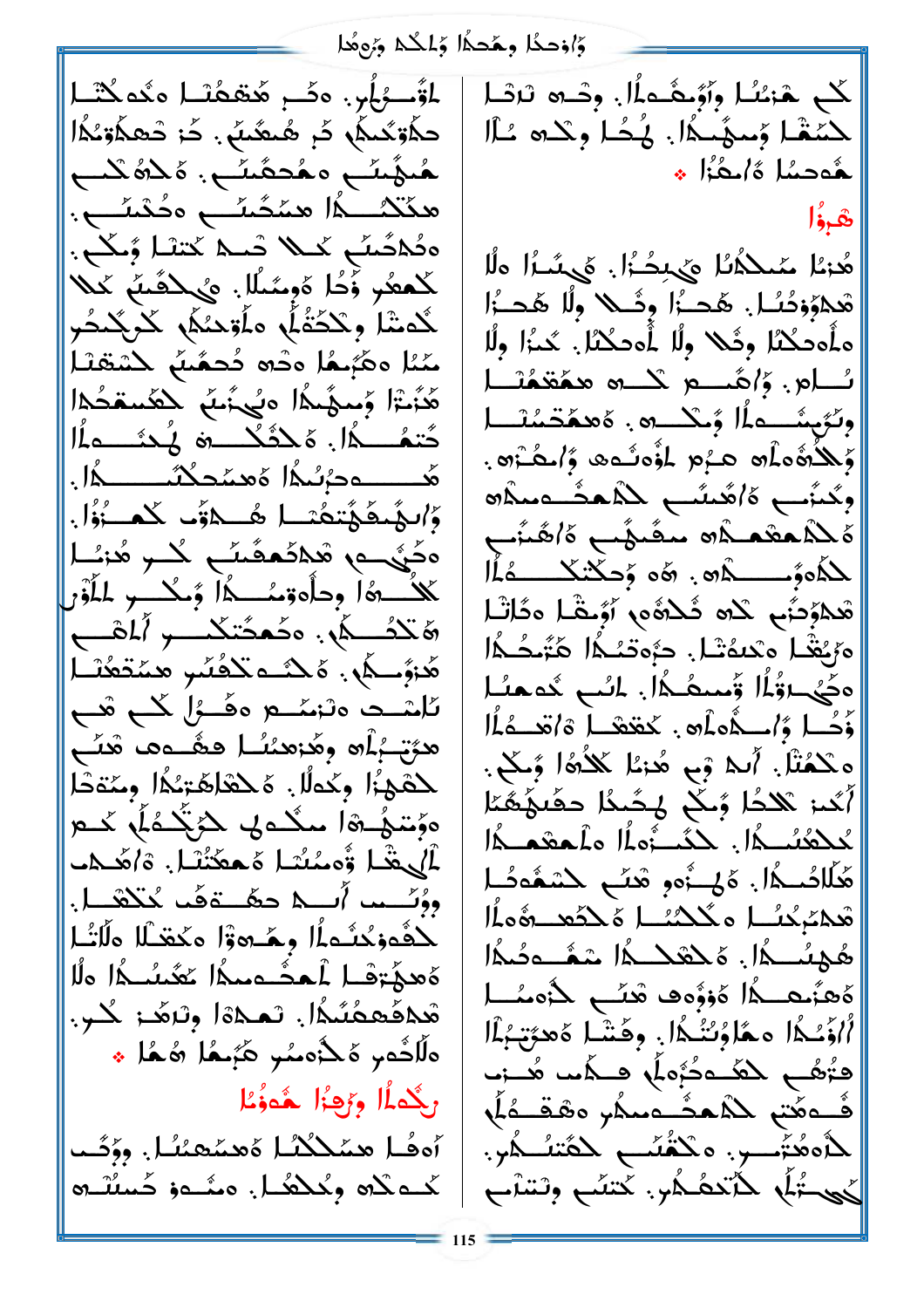وَٰٰۢ وَحِكٗا وِهُحِكٗا وَٰٰٰٰٓٓٓٓا وَٰٰٓٓءِهُٰٓدَا

وِكْسِهُْدَا ٱلْمُمَّدَ. ه/ٌسِرِ وَٱلْعَـقَائِكِ حِسْرِ وَّسعَمِ بِنَ لَهُمُ وَهُوَا وَسُتَمَالَ ەقْھْبُر ەُوھُر ھۇمشەملُر ئىھشى*ت*. أهفه ةدشه حتّمعكب لمشمعنا ومَتَوْتَـــا. هَ كَمُّوحِفُنُــا وَنْتَــهُـــــوْا ەْھھُـەم ھُـن كَعمَّتَكْتَا مَمْھُـا َحْمَتُحْاً. آوْمَا حَكَّةُلَّا مُّەر حَمَّةُمَا أَهنُا حِيْحُتُا بَدْء حَرَّكْتِبًا. أَهُا كْحَتّْمِرْهَا. أُمِيكُم كَعَتْبْدا. حَزَّوه ݣَقْعَمْنْدَا. دْنْالْ ݣْلْاشْتُو ݣْدْلْ. كعشتقه ككك حدّقتها وي لمتقشا فزته كعفتكتا كثب لْمَكْتُبَعِّبِ بِلْكُلِّ. تُؤْخِ لَكِي هُنْتْزَا. حَقُّوهِ كَحَذَّهِ الْكُمُّ الْمَفْكُمُ بِمَعْصِرِ كُرْتُوْتَا حَقَّرْ دَّسْتْنَا. هُرَّتْ حَقَدَّتْدَا رجَّى كَاكْتَبْرَا هُنْم كَيُّكْسَرَا. وُنْكَــو أَهْلَمَ الْكَهْلُكُ مِتُرْمَلٍ هُمَّاهُمْ لَمحْفَىهَا. أَحدُ: هَاوَهَا هَالا سْتِنْتَا. كُمْــــــرْ هُـــز ما مَا مَوْد لِلْكَــْمَــدَة مَـــرَّة مِـــدَّة مِــدَّة مِــدَّة مِــدَّة مِـ أَهِيُها هِكْلُاهُ وَُهِنْوَمٍ هَٰزِيْهِ أَهُ ا ݣَعْعُقْعُلُهُ . مَكْتُمْ ۖ كَيْحَفّْلُهُ ۚ أَنَّسَب للتُلْلْسَــة حُمْلِــلا مْنُــة هْرْهْــل ەسْت<sup>ى</sup>كْــــا. ەڭلاۋىـــــە <sup>1</sup>قۇھـــــى وَأَوْحَقُـــد}اً . دَوْددُنُـــا دَخْدەوُنُـــا هَقَىٰزًا. لِمُثَلِّأَةُ مِعَتَمَى لَاهِ زَا. ەُھنُە ەُاھُىم آئىم ھَم مُعُبىُل كَىم دَٰاتْا ہکم اَوۡتِمۡا وَٖحفَۃہ کُرٖ. ہٗسکٖ

ثَـــولمَتَٰٰهُمُّا وتَـبَـــهِ أُوُمِ تُــَــبِ تُنَـــزِب لْمَوَّدُو مُكْتَبَ مِلْمُكَكَّب وُلْمُكَمَّد وِّدْدُبِ دُّنقا. هِ ْهِدْهَا وِثْدُه أَحِبُا وِمَتَنْبٍ. هِمَّىْشُمْلَا تَعْكُمْتْ كُنْتِر أَجَلَ هَجَزَا وَوُوسُا هَبُيمًا شَمَّا \* فَأَوهُدُومُ وَرُقِزًا هُوصِمُا وهُوكُهُا وؤُوهُ;هُا. كَرَهُو فُنُوهُا وُحرُوهُده أهمُا وُوهُـا لَكْـُف ݣﻲ. ﻛُﻌﺘُﻛْ؎ﻩﺏ ﻭﻛْﺤﻢ ﻛُﺘﻘَﻠَ. لْمَذَه هُده وَإِنَّهُمْ وَأَوَّعَفُمْ الْمَدَّمَ كُمْ . هَ كُمَّا أُومِٰسًا حَقَّىهُ! وفُوهُنُا هَّوَد لَكُمْ. وَكُمّْصُلًا وَمِكْلًا لِأَوْهَٰـا وَحِعَنُـا أَمُّــع كَبِ. مَعَكْــُـماًا وِلَا حُدءًا وَلَا تَعْمَكُوْسًا أَحْكُومًا كُلِّي. وَأَسْتَعْرَفُ الْمَسْرَةُ وَالْمَسْتَوْرِهِ مِنْ الْمَسْتَوْرِهِ مِنْ الْمَسْتَوْرِهِ مِنْ يُمتد لكم وكمه لمأا حُدمسًا \* **ئی۔ؤا** دُكْسً هْنُـرٍ هُـٰٓئِـل كَلاُـهُا. هَٰٓبُـهُـل وِهْمِ هُبُتْهَا هُمَكَمَّفٌ هُبَّمَ خَمْزُوًّا ۇبكىر قىيتىم ەتقىقىگى ەۋەشىگىنى ەڭلى ۋىنئىي ھى قەئا ھەئزئا وُهِنُمِّهُماْلِ. وِتَوَوَّا كَعُو مِّرِ حَكْرِلُو هُبُعِمًا مَكْمٍ حَتَّوَهَا وَهِتُوْا أَهْلُكُمْ بمُحسُبٍ. هُمْــةَ هُــزب حَزَّمَهْــأ وكَهُبِعُداُنِ. وكُمْ تَتَمْلُ هَمُعْتَبُدُا وِكْتْرَا بِأَهْدَ كُرِ وَتَعَكُّوهُمْ وَّسْعَيْبِ الْمَالْسِيْمِ ، الْمُسْكَمَعْصَمِ مِنْ صَّلَاتِ مَنْ مَسْكَمَّةٍ مِنْ مَسْكَمَّةٍ مِنْ سَلَّاتِ مَ وهُوحوُنُمْ لَكُلْوَهُــِهِ كَمِـلاً فُيُـوهِ هُمْ